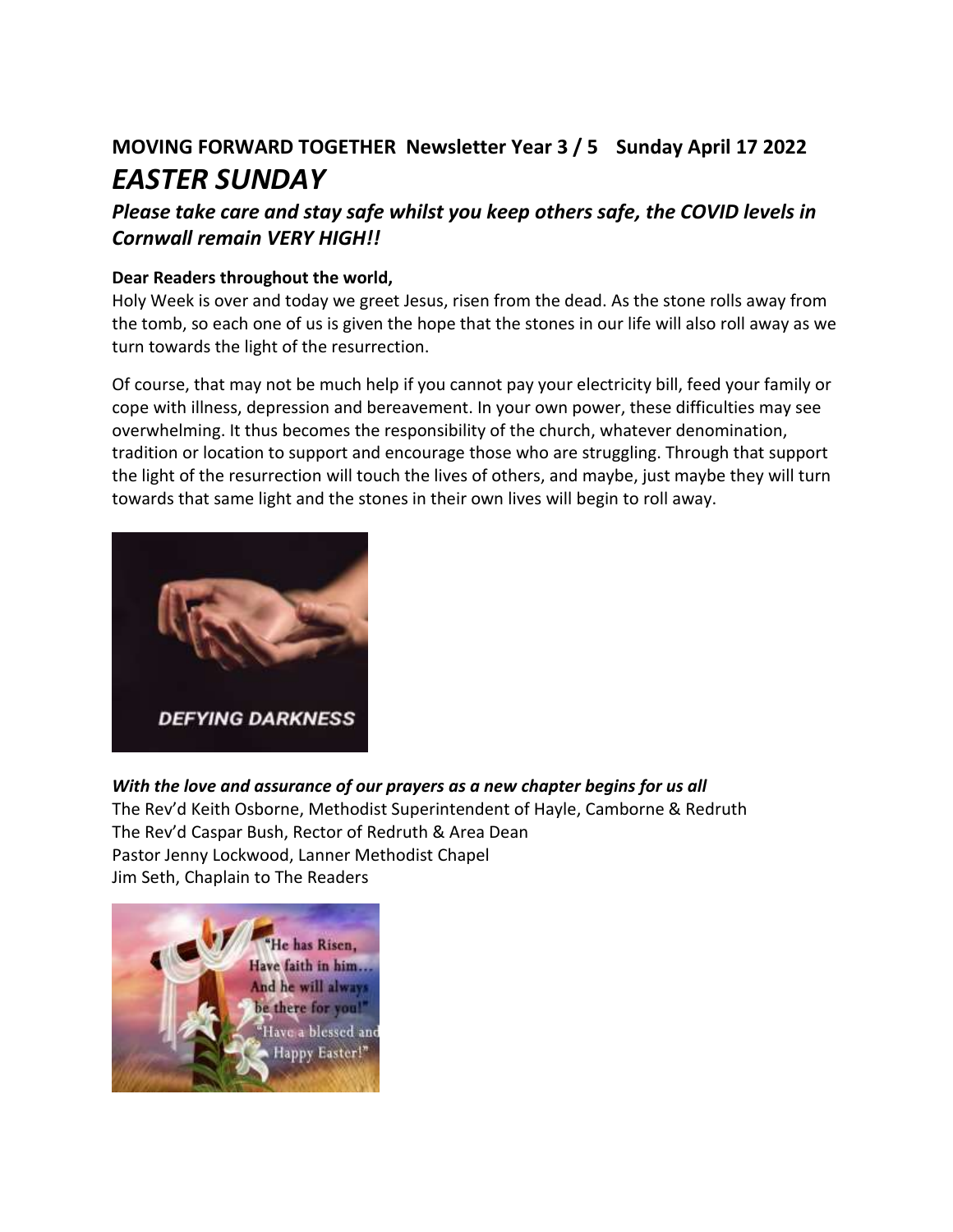## **THE BIBLE PASSAGE FOR TODAY: Luke 24 vv1 - 12**

Although Jesus had tried to tell his followers that all would be well, although they had all seen the miracles and heard the parables they still had doubts. The women, and it is usually the women who risk everything, came to the tomb to try to do for Jesus what could not be done for him on the day he died due to the strict Sabbath rules. The burial had been hurried, a stone put in place to prevent graver robbers, but still the women came. Faced with the empty tomb, they hear the now famous lines spoken by the angels:

#### **Why do you look for the living among the dead**

The same words were spoken at the empty grave of Archbishop Luwum of Uganda, when a funeral was held without his murdered body. The angels' words make it clear that Jesus is alive and will not be found amongst the old ways. His new life heralds a new beginning for the world and it is the women who become the first apostles, carrying the news of the resurrection to the men who would not believe them. Peter, the one who denied Jesus just three days earlier, together with John, the disciple whom Jesus loved, run to the tomb to see for themselves. The word has gone out, and the Christian faith has been born.



## **THOSE WHO WE REMEMBER THIS WEEK**

As it is the week after Easter, there are no special people to remember (Saint George is transferred from April 23 to April 26!!) BUT, you may wish to focus on some of the STATIONS OF THE RESURRECTION which will be the theme for the MAY FIRST SUNDAY EVENT

#### **MONDAY APRIL 18 The stone rolled away**

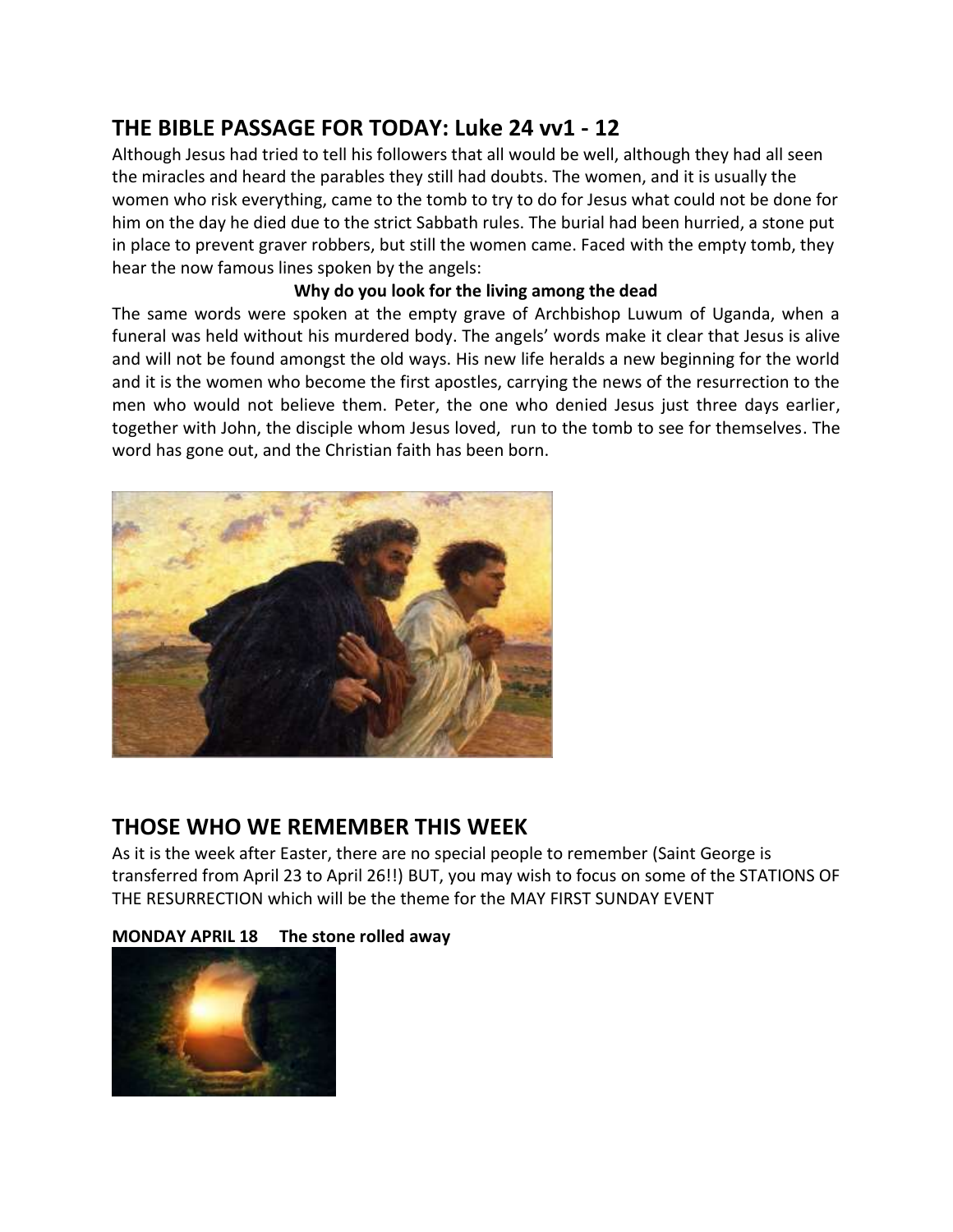#### **TUESDAY APRIL 19 The women find the tomb is empty**



**WEDNESDAY APRIL 20 Jesus appears to Mary Magdalene**



#### **THURSDAY APRIL 21 The road to Emmaus**



**FRIDAY APRIL 22 Jesus in the upper room with Thomas**

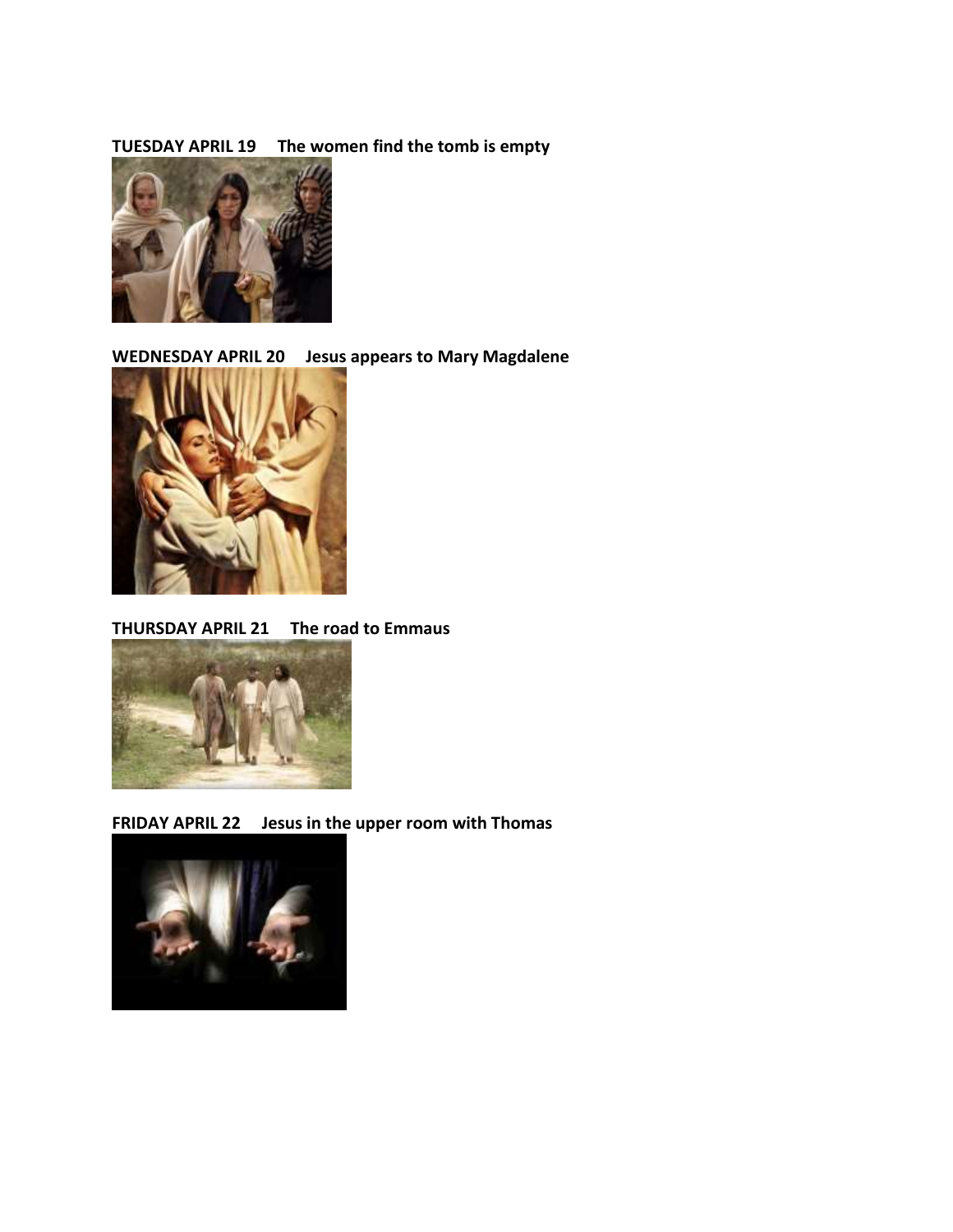#### **SATURDAY APRIL 23 On the beach**



**Alleluia, alleluia, we adore you O Christ and we bless you, because through the empty tomb you have given us all hope ……**

#### **PRAYERS FOR THE WEEK**

#### **SUNDAY APRIL 17 EASTER DAY**

"Those in need Jesus will save; he will free them from oppression and violence, for they are precious in his sight" Psalm 72 vv13

#### **PRAY FOR THE PEOPLE OF THE WORLD WHO LIVE IN FEAR AND ARE AFRAID TO SPEAK**

#### **MONDAY APRIL 18 The stone rolled away**

"Look up and hold your head high, because the day of your redemption is very near" Luke 21 vv28

**PRAY FOR THOSE WHOSE WORRIES AND BURDENS HAVE BEEN LIFTED THROUGH THE KINDNESS OF OTHERS, AND FOR THOSE WHO CONTINUE TO WALK IN DARKNESS**

#### **TUESDAY APRIL 19 The women find the tomb is empty**

"David was bonded with Jonathan and Jonathan loved David more than he loved himself" 1Samuel 18 vv1

**PRAY FOR YOUR FRIENDS THAT YOU MAY REMAIN CONSTANT AND GROW TGETHER**

#### **WEDNESDAY APRIL 20 Jesus appears to Mary Magdalene**

"Be on your guard and stay away from all that may lead you into anxiety" Luke 21 vv24 **PRAY FOR THOSE YOU KNOW FROM WHOM THE LIGHT OF GOD'S LOVE SHINES BRIGHTLY, THAT THEIR EXAMPLE MAY LEAD YOU ALONG THE PATHWAY OF PEACE**

#### **THURSDAY APRIL 21 The road to Emmaus**

"Whom do I have in heaven except you? And besides you, there is nothing I desire on earth" Psalm 73 vv25

**PRAY FOR THOSE WHO ARE ON A JOURNEY OF FAITH THAT THEIR STEPS MAY LEAD THEM INTO TRUTH AND THAT TEY WILL RECOGNISE GOD'S LOVE AND KNOW THE DIRECTION THEY MUST TAKE**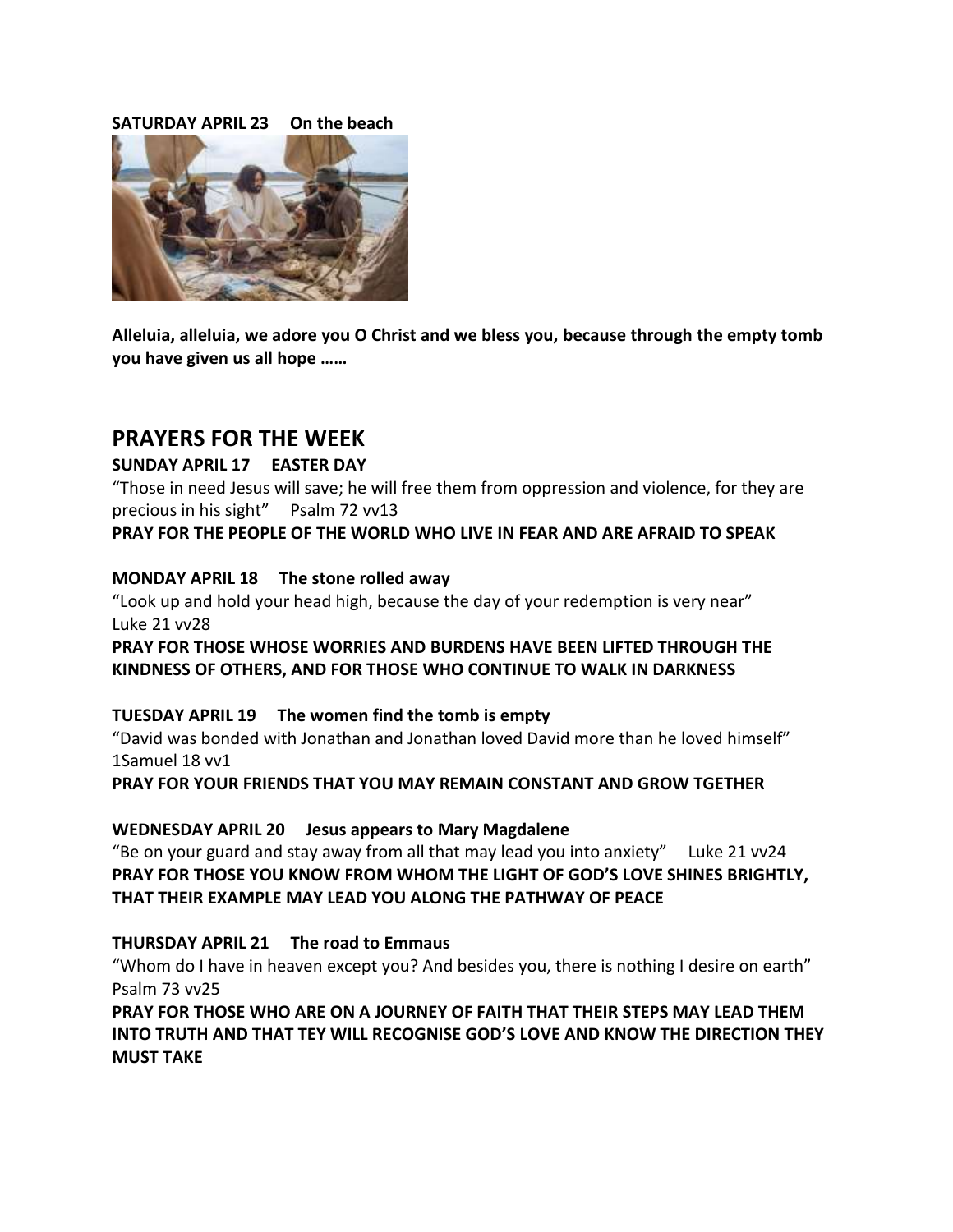#### **FRIDAY APRIL 22 Jesus in the upper room with Thomas**

"This is my body which is given for you; do this in memory of me" Luke 22 vv19 **PRAY FOR THOSE WHOSE WORK LIES IN CHURCHES AND CHAPELS, THAT THEY WILL NOT TIRE OF PROTECTING THESE SACRED PLACES**

#### **SATURDAY APRIL 23 On the beach**

"Blessed be the Lord God of Israel, who sent you to meet me today, and blessed by you for finding me"1Samuel 25 vv32

#### **PRAY FOR THOSE WHO YOU MEET DAY BY DAY THAT YOU WILL RECOGNISE THAT OF GOD IN EACH ONE OF THEM**

## **FIRST SUNDAY EVENT**

The FIRST SUNDAY EVENT for April was in the Pencoys Church and raised £300.00 for Ukraine relief and will be directed through the DISASTERS EMERGENCY COMMITTEE. This is an increase from last week's ndews ……..

## *Thank you so much for your kindness ……*



#### **FUTURE FIRST SUNDAY EVENTS**

MAY 1: The third Sunday of Easter. Christchurch, Lanner, 6.00pm This will feature 'The stations of the resurrection"

JUNE 5: Pentecost. Four Lanes Playing Field, 6.00pm *Platinum Jubilee Celebration with a collection for the playing field restoration fund. Games sand singing on this Jubilee weekend*

JULY 3: Thomas the Apostle. Pencoys Church, 6.00pm

AUGUST 7: Transfiguration (trans.) Christchurch, Lanner, 6.00pm

SEPTEMBER 4: 12<sup>th</sup> Sunday after Trinity. Four Lanes Chapel, 6.00pm

OCTOBER 2: Harvest. Pencoys Church, 6.00pm

NOVEMBER 6: 3<sup>rd</sup> Sunday before Advent. Christchurch, Lanner, 6.00pm

DECEMBER 4: World AIDS Day / Advent. Four Lanes Chapel. 6.00pm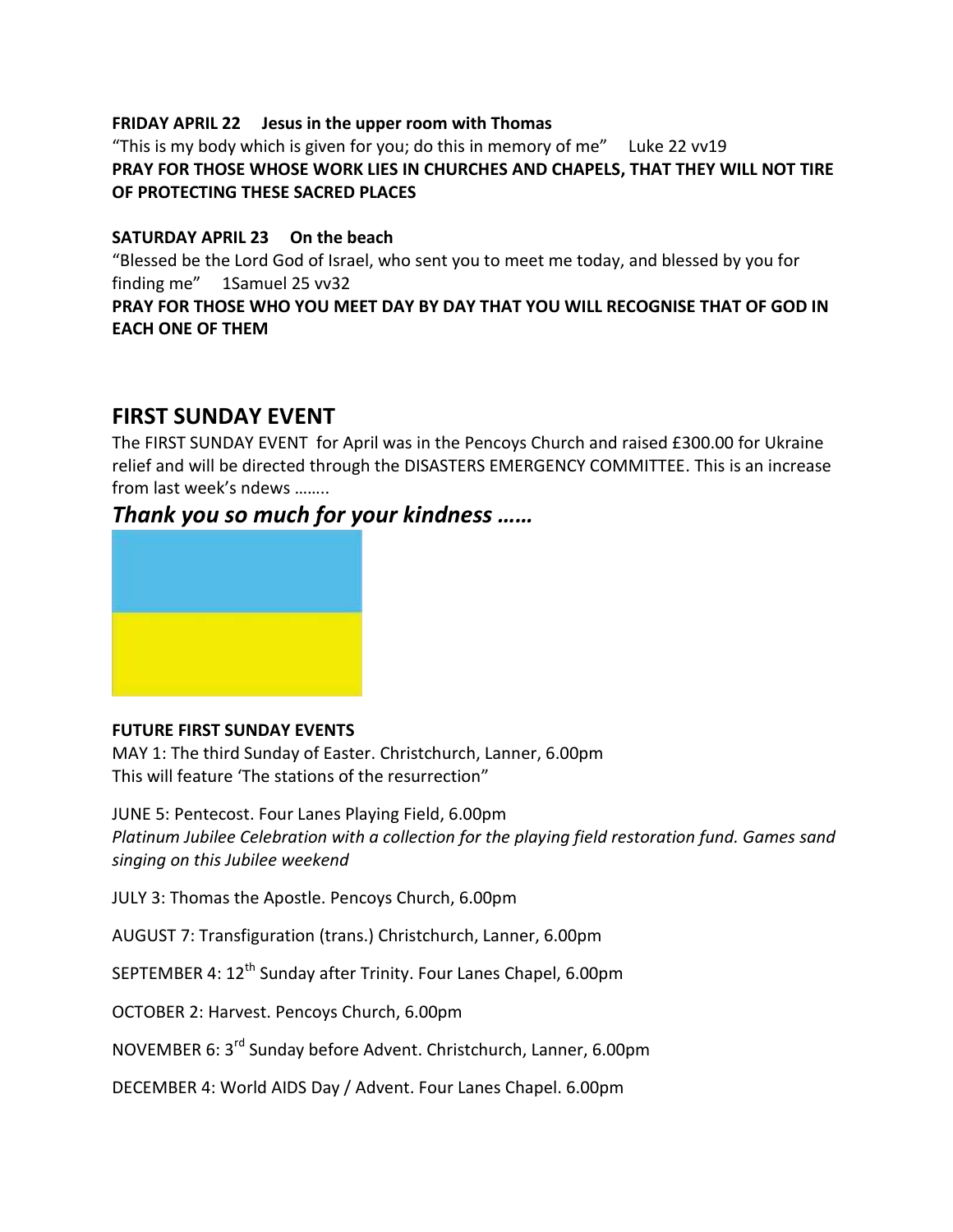

**THANK YOU SO MUCH FOR ALL YOU HAVE GIVEN IN BOTH SUPPORT AND DONATIONS. YOUR KINDNESS HAS CHANGED LIVES.** 

## **THE CAMPAIGN FOR EQUAL MARRIAGE**

Perhaps you took part in one of the LIVING IN LOVE AND FAITH courses. One of the groups that historically caused the church to write LLF is THE CAMPAIGN FOR EQUAL MARRIAGE. The period of feed-back to the LLF courses is APRIL 30. The Equal Marriage Campaign would like THREE people to take part in a survey of the LLF course, and to write to their bishop in support of the Campaign. If YOU could be one of those three people, please contact FP. The Campaign would need your name and email and their organiser would email you about what to do. **IF YOU TOOK PART IN THE LLF COURSE THEN YOU COULD ACCEPT THIS INVITATION.** *Thanks FP* **STOP PRESS: ONE VOLUNTEER SO FAR!!**

**ARE THERE TWO MORE**

# ILIAL.

PS: If you were part of an LLF Course, then your feedback is important and MUST be received by APRIL 30. PUT INTO A SEARCH BAR **LIVING IN LOVE AND FAITH SURVEY** and you will be able to respond. *Sadly, Truro has not had a good response to the survey …… YET!!*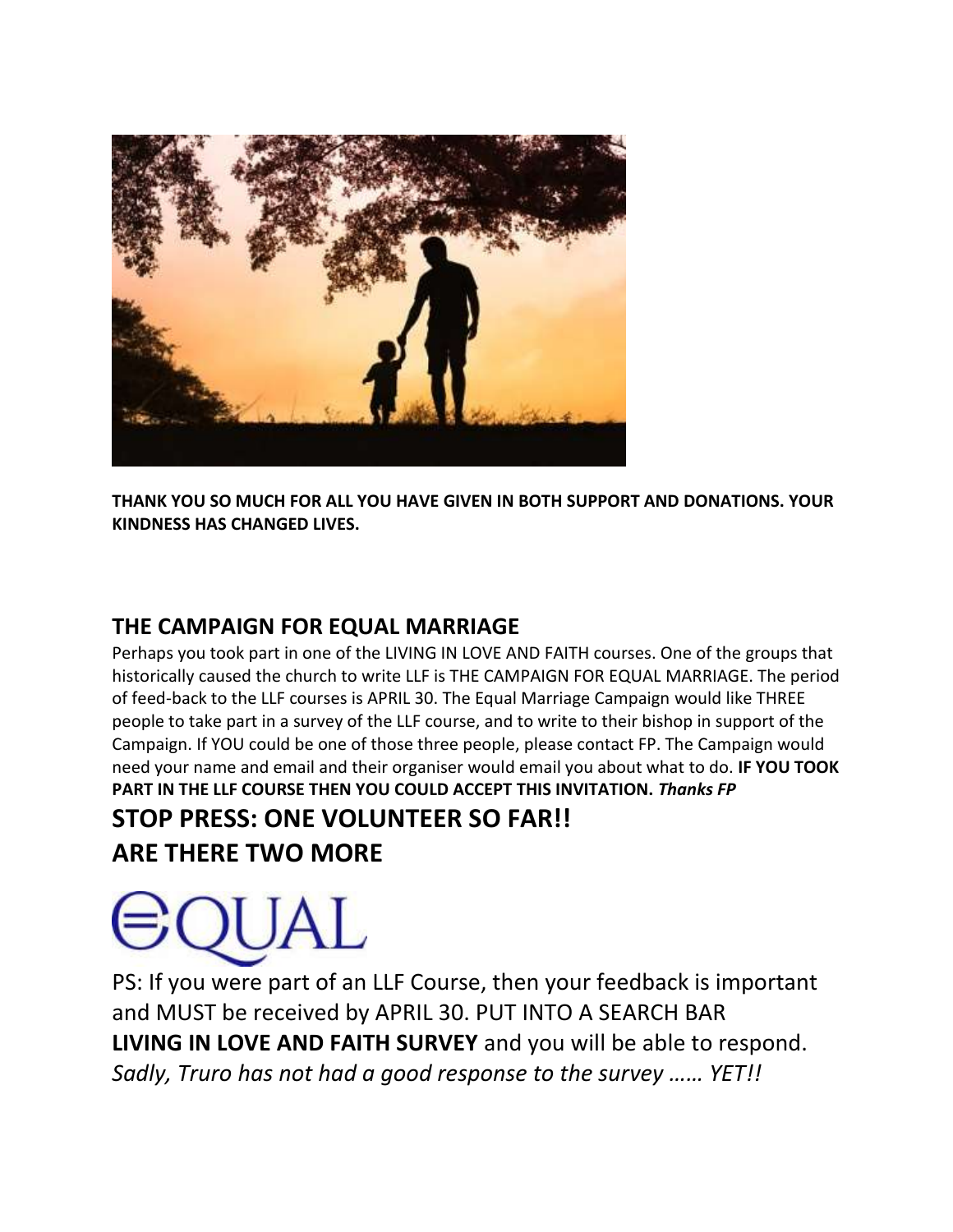## **FIRST SATURDAY QUIZ**

Although it was hoped that the quiz would be face to face from January, due to the current health situation, the quiz will remain ON-LINE.

**VOLUNTEER QUIZ SETTERS FOR APRIL WERE FOUND.** We'll try again for face to face from after EASTER on **MAY 7!!!** *The JCDs set FEBRUARY. The Jersey Jesters set MARCH, and the Isolated Two set APRIL ……* **THANK YOU!!** Wherever we are, face to face or on-line, *POETS CORNER* will set the MAY quiz.



## **LOOKING FORWARD TO THE FIRST FACE TO FACE QUIZ FOR TWO YEARS IN MAY ……..** *WILL YOU BE THERE?*

## **HOLY COMMUNION AT HOME**

Perhaps you are still receiving the Blessed Sacrament at home? Perhaps you are still zooming your Sunday Service week by week. No-one must do what they are not comfortable with, so this prayer may still be of use to you.The Redruth Benefice churches remain open for private prayer and weekday services of Holy Communion and now the Benefice churches are open as usual on a Sunday (check timings for St Euny).

However you may well have taken the decision to STAY AT HOME. The following prayer will help you to receive the Sacrament at home when once you would have been in church, or even on zoom. A prayer is offered and bread is taken:

> *As the seed falls into the earth and dies to give life to the grain, As the corn is cut and crushed to make flour, As the flour is baked and the yeast dies to give life to the dough. As the bread is broken and eaten to give life to the body. So Jesus, sitting with the disciples, took bread, broke it, and said:* **"This is my body broken for the world"** *Eat the bread and remember Jesus*

May God bless you on your journey and keep you safe.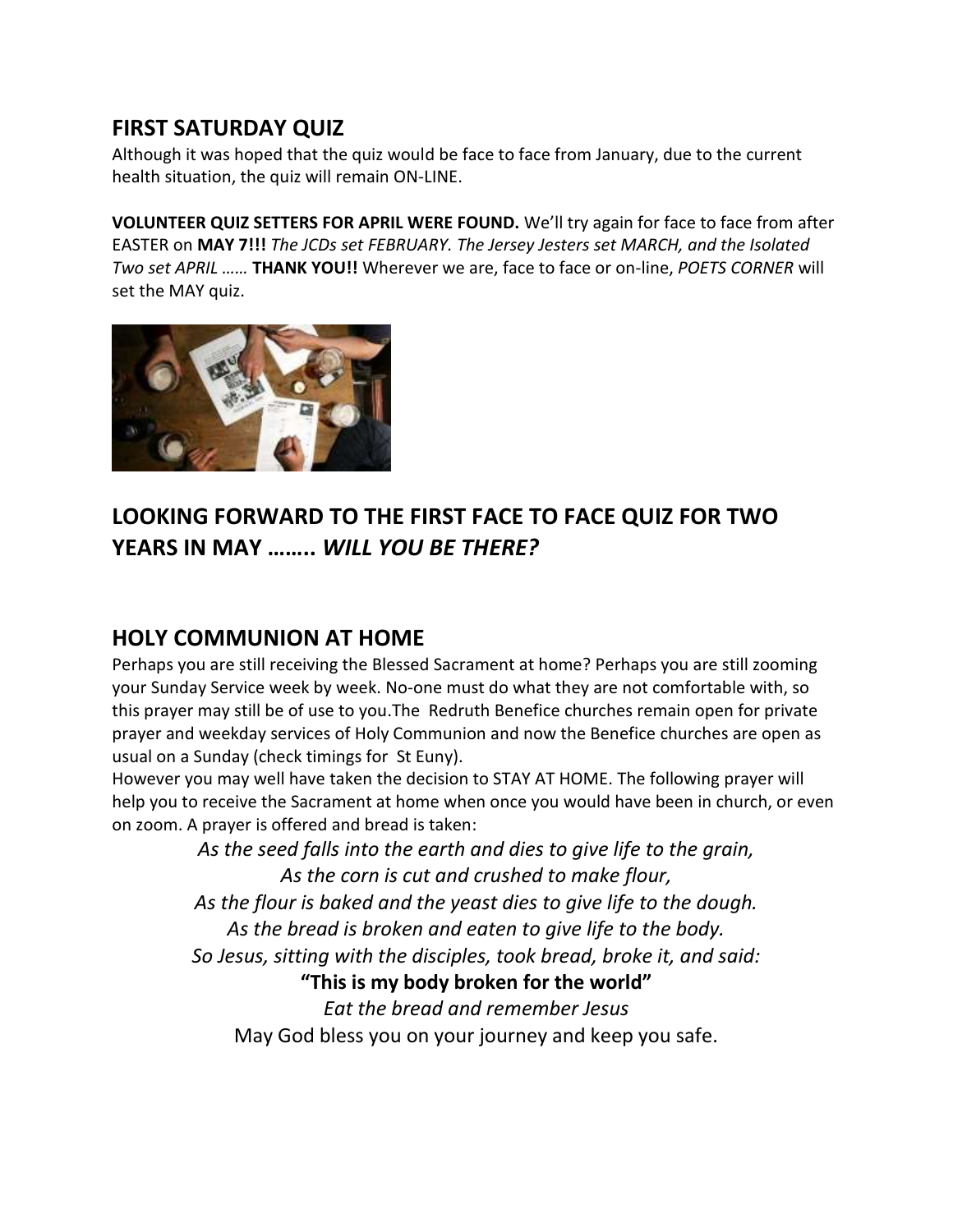

## **SUNDAY AT 6.00pm**

Still lighting your candle at 6.00pm each Sunday? If you are, THANKYOU. The list is updated regularly: This list goes all over the world and if you would like a name added, no matter where you are just let FP know at [baptism66@gmail.com](mailto:baptism66@gmail.com)

IN NEED: Peter & Maureen, Terry, Francis, Rex, Marlene, Mark Genower, Zoe, Isabelle & Andrew, Betty, Helen Anderson, Vanessa, Sue, Nicola, Mary, Melva, Jim. S., Margaret, Jessica & Martin, Ian, Christina, Julie, Andrea, Albert, Reuben, Svitlana, Masha, Andrei and his family and all Ukrainians, for those in the world who stand against this war, for all those who suddenly, after so long are still contracting COVID

*THOSE WHOSE JOURNEY IS OVER: Roger H., Rose and all who have died on whatever side in this present conflict*

## **CHRISTCHURCH 105.2**

Tune in to this new style of FAMILY SERVICE on the THIRD Sunday of each month at 9.30am. new music, new approach, new everything!!!!



# **Tune into:** *CHRISTCHURCH 105.2*

The next event is the **LAUNCH** which was delayed due to COVID concerns will be **TODAY.** Julia KB. has created a beautiful service book. If you can be there, you will be very welcome!!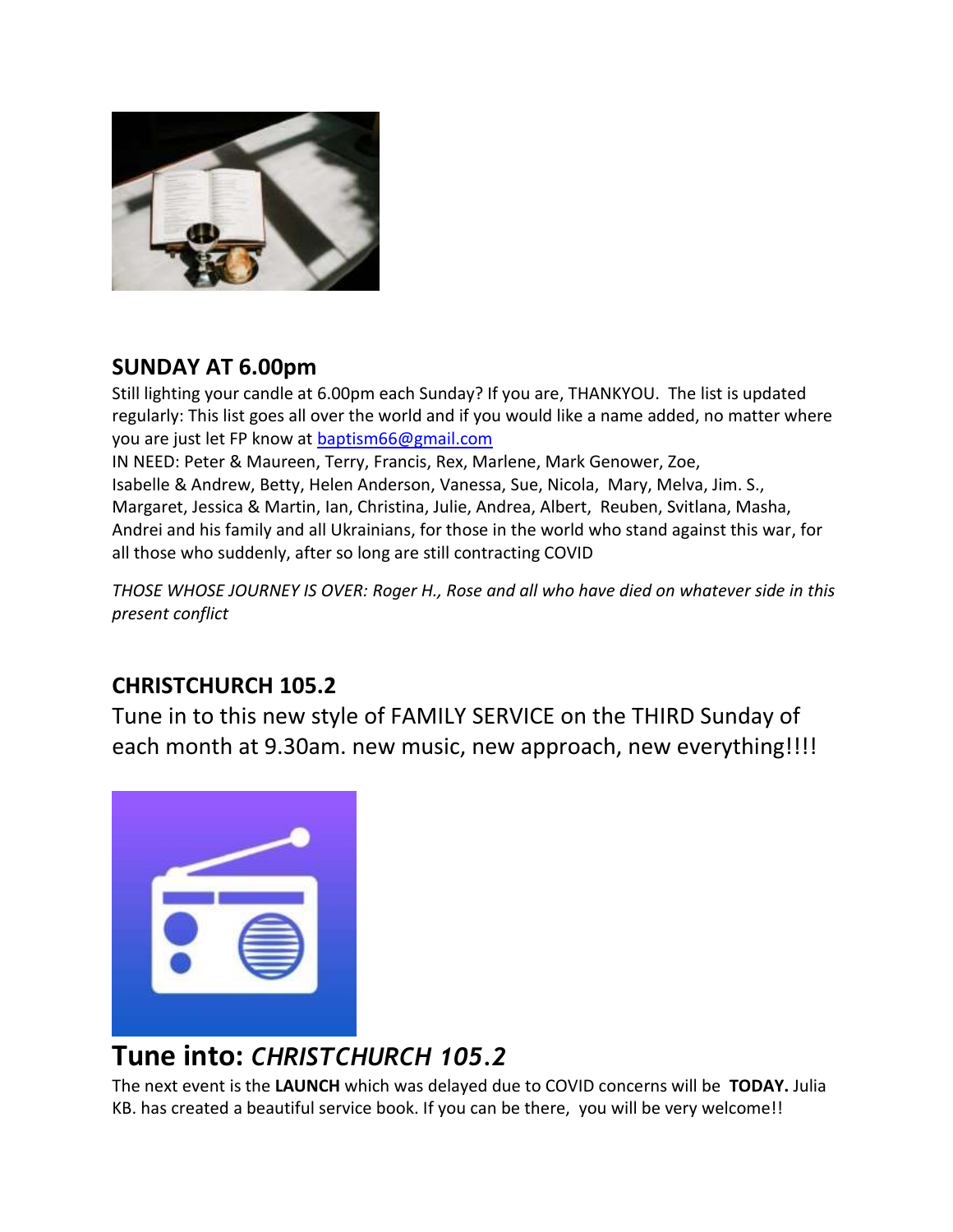## **DIARY DATES**

MONDAY APRIL 25 / Monday tea-party, 2pm – 4pm., Christchurch Hall MONDAY APRIL 25 / APCM with quiz!!, 7.00pm., Chrostchurch Hall TUESDAY APRIL 26 / Redruth 'one parish' PCC / 7.00pm THURSDAY April 28 / Four Lanes & Pencoys Jubilee Planning Meeting, 7.00pm., Chapel MONDAY MAY 2 / Jubilee fund-raising cream tea, 2pm-4pm., Four Lanes Chapel (Bank Holiday) SATURDAY MAY 7 / First Monday Quiz returns, 7.00pm., Pencoys Hall WEDNESDAY MAY 4 / FLAPJACK local committee, 4.00pm., Pencoys Church TUESDAY MAY 10 / OPEN BASIC SAFEGUARDING COURSE, 7.00pm., St Euny FRIDAY MAY 13 / Healing Service, Treleigh Church, 7.00pm SATURDAY MAY 21 / Games Evening, FIRST ONE: BINGO, Pencoys Hall, 6.00pm THURSDAY MAY 26 / ASCENSION DAY / *Thy Kingdom Come Project* begins FRIDAY MAY 27 / Film Night starts again, Lanner Church, doors open 6.30pm., film 7.00pm SATURDAY MAY 28 / Prayer Stations for Thy Kingdom Come in Christchurch SUN. MAY 29 / 5<sup>th</sup> Sunday / FLAPJACK breakfast, 9.30am., Benefice service 10.30am., Pencoys TUESDAY MAY 31 / Prayer Stations for Thy Kingdom Come in Pencoys Church TUESDAY JUNE 7 / Archdeacon's Visitation, Tuckingmill Church THURSDAY JUNE 9 / Intercession training, 7.00pm., Christchurch SATURDAY JUNE 18 / Murdoch Day SUNDAY JUNE 19 / "Take your service OUTSIDE" day; the Pencoys HC will be outside at 6.00pm FRIDAY JUNE 24 / New Deacons are made at Truro Cathedral at 7pm (including Lisa) SATURDAY JUNE 25 / The postponed SOCK at Christchurch, 2.00pm – 4.00pm

## **MURDOCH DAY**

This special day takes place on SATURDAY JUNE 18. There will be the traditional procession and stalls up and down the High Street. The theme is for the procession is **KINGS & QUEENS**, a fitting tribute to Queen Elizabeth II in this her platinum jubilee year. **SO, are there any young people who want to be part of the procession. Let FP know and then we can think of our theme / 079 038 079 46 email [baptism66@gmail.com.](mailto:baptism66@gmail.com)**

#### **WE ARE GOING AS PANTOMIME ROYAL FAMILIES!!!!**